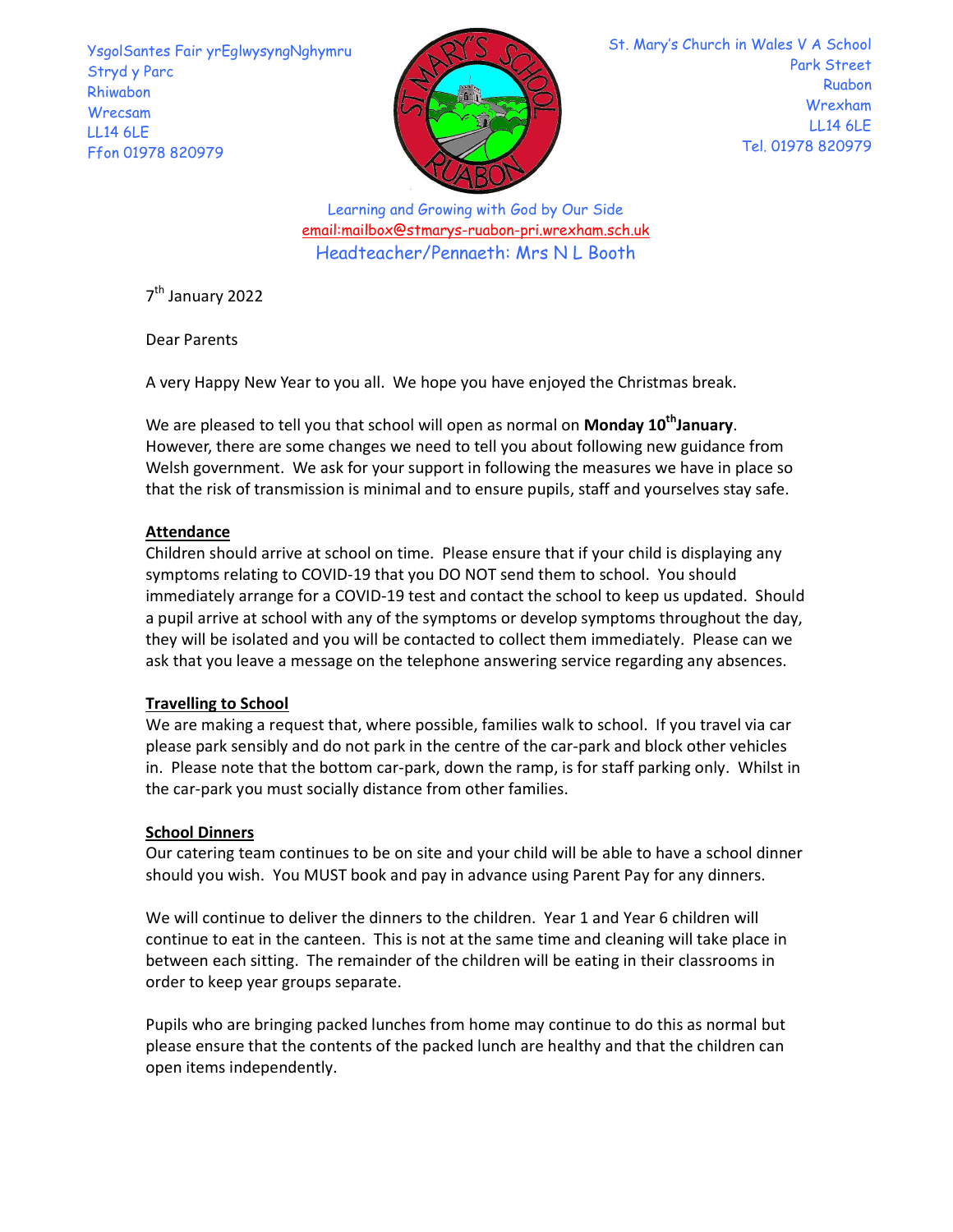### Free School Meals

Parents of pupils who are entitled to a FSM have been paid directly into their bank up to  $10^{th}$  January. From this date please ensure you book your meals as normal on Parent Pay.

# Snacks

We will continue to provide snacks for Nursery and Reception children. Children from Year 1 to Year 6 are required to bring a healthy snack with them to school every day as normal. Milk will be provided for Foundation Phase pupils.

# **Equipment**

As normal, all children should come to school in full school uniform with suitable school shoes. On the day of PE for your child they should come to school dressed in their PE kit. If your child is in Foundation Phase and accesses Forest School, they may come to school dressed in suitable outdoor clothing on that day.

# Homework

We will be setting homework tasks as usual and we will continue to send reading books home on the designated day for each class.

# Breakfast Club

Breakfast club continues to be available for parents to utilise. Once inside the school, breakfast club will be organised in year groups and children will not be allowed to mix. Start and finish times remain the same. These are 7.50am-8.20am with a £1 charge per child per day. 8.20am-8.30am is free. Please ensure all children are in breakfast club by 8.30am. Breakfast club will also have to be paid using Parent Pay.

When dropping off children for breakfast club please use the usual breakfast club entrance and please queue down the ramp, maintaining a 2m distance at all times. Once your child has entered the building, you must exit the grounds via the one-way system. All children must be escorted by a parent or adult to the door.





# School Drop Off

To make things easiest for everyone, we have decided to extend registration from 8.45am until 9am each day. We need you to work with us and ensure you socially distance at all times and wear masks (unless exempt). Gates will be opened at 8.45am. Please ensure that only ONE parent/adult is on the premises to drop off the children and that you socially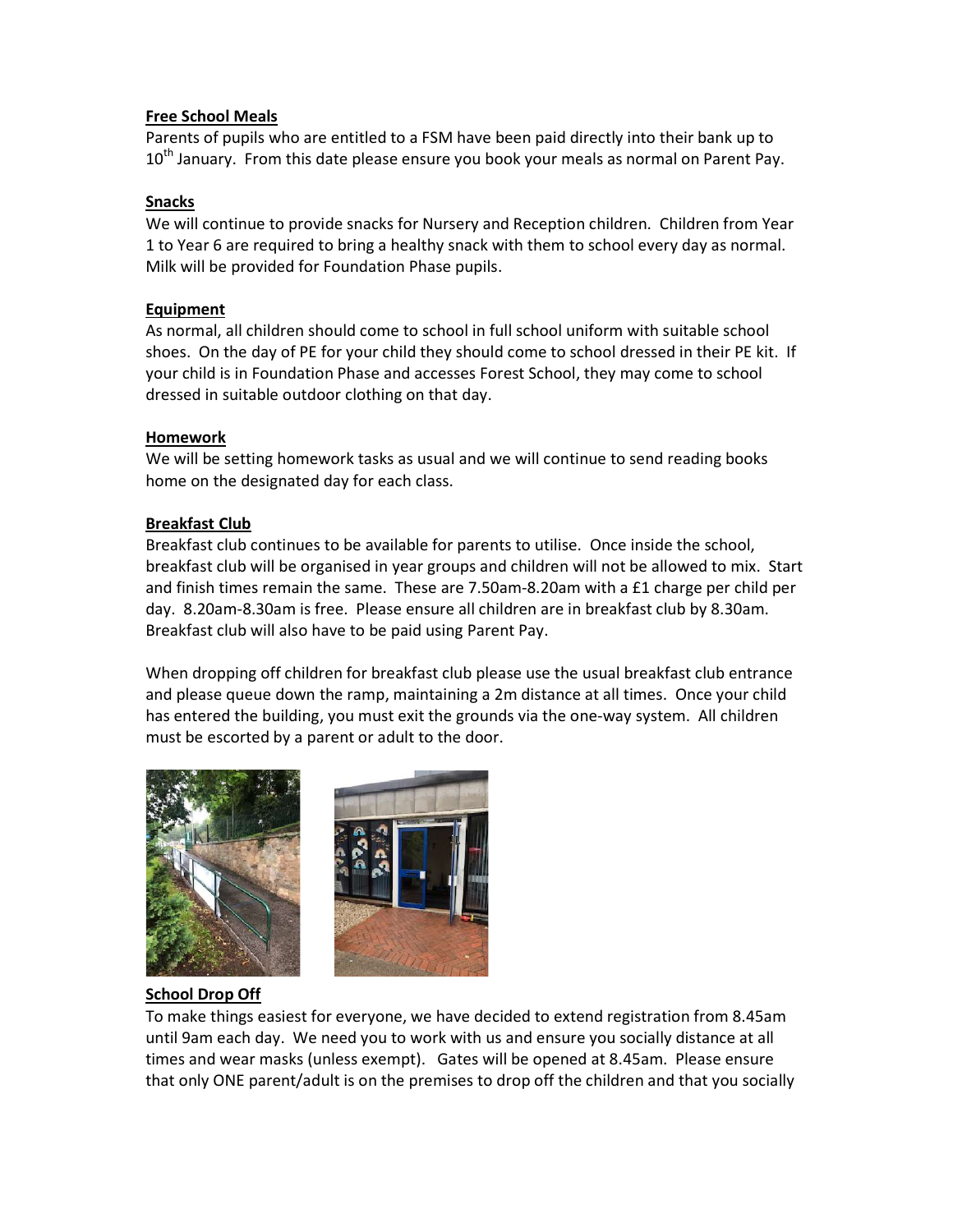distance at all times and wear masks (unless exempt). All children need to be dropped off by 9am. Please DO NOT congregate at the gate.

All Key Stage 2 children will be dropped off by the Key Stage 2 cloakroom door. Please adhere to the social distance markings on the ground and queue sensibly if there are children in front of you. Once you have dropped off your child, please leave the grounds immediately via the one-way system.

Nursery, Reception, Year 1 and Year 2 children will be dropped off by the green gate leading to the foundation phase classrooms. Please adhere to the social distance markings on the ground and queue sensibly if there are children in front of you. Once you have dropped off your child, please leave the grounds immediately via the one-way system.

We have to work together to make this system work to keep the children, yourselves and our staff safe. There will be no opportunity to see or speak to the teachers in the morning as they will be concentrating on getting everybody into the classroom safely. Please say your goodbyes before coming onto the school premises and leave immediately via the one way system. The office will be open from 9.30am-2.30pm every day should you wish to phone through any messages for the class teachers. Please avoid visiting the school office unless there is an emergency.

### Classroom Organisation

We are following Welsh Government guidance and whilst the classrooms will remain near to normal, we will not be mixing the year groups. This means the children will have designated areas to play outside during break and lunch times. Children will be expected to sanitise/wash hands regularly during the day. This is a MUST to ensure the safety of everyone in the school. We will also be reminding the children to 'catch it, bin it, kill it' to ensure good hygiene. Enhanced cleaning arrangements for classrooms will continue at the end of each day and regular cleaning of touch points will be ongoing throughout the day.

It is not essential for primary age children to wear face masks.

### Collection

It is vital that everyone works together to ensure the safety of all staff, children and parents. Please ensure that only ONE parent/adult is on the premises to collect the children and that you socially distance at all times and wear masks (unless exempt).



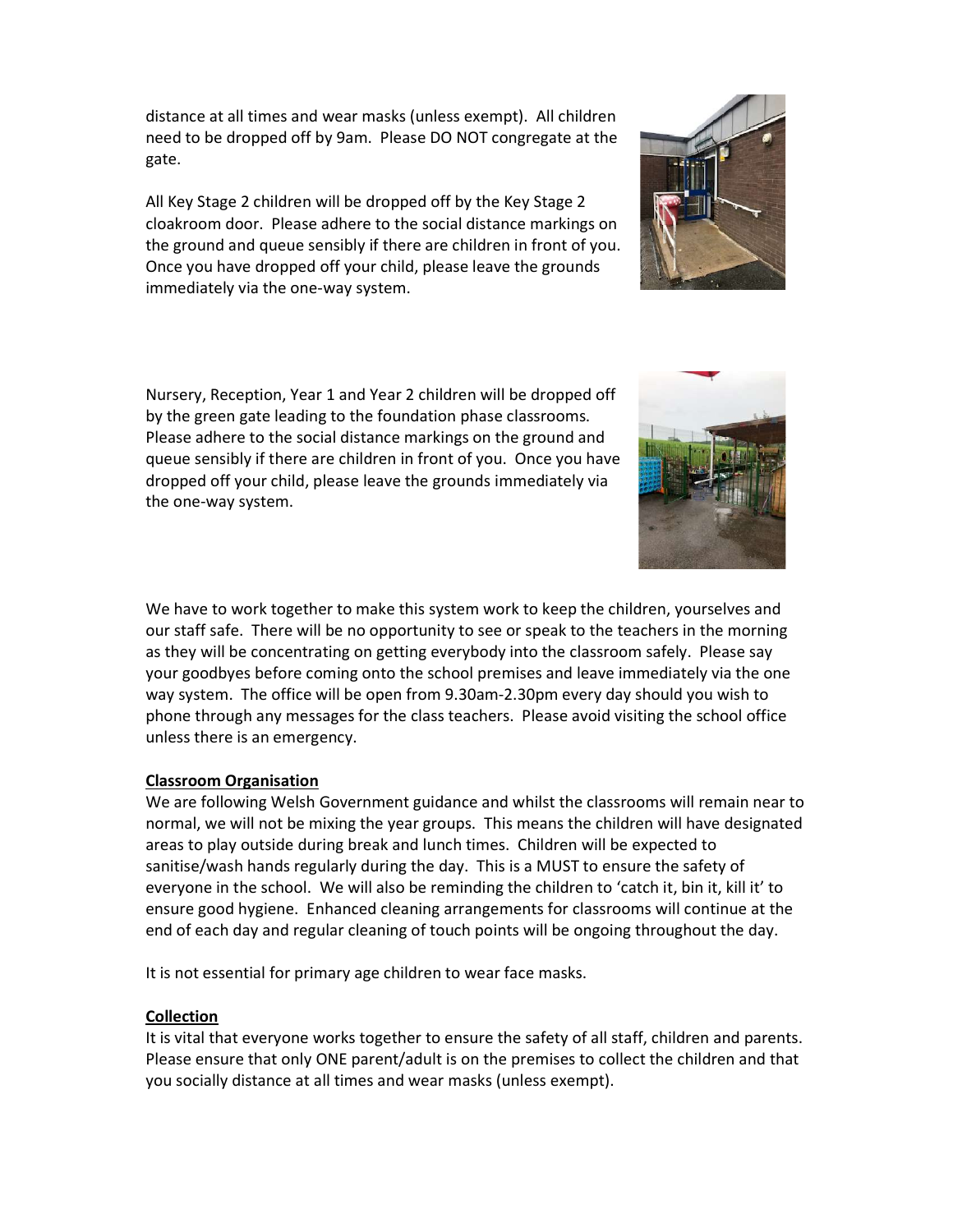Nursery Collection – Mrs Jones will dismiss the children at 11.30am through the green gate at the top of the ramp as normal. We ask parents to socially distance whilst waiting to collect their child and wear masks (unless exempt).

Foundation Phase collection - gates will open at 2.50pm. You should use the main entrance gate ONLY. Once you have entered the grounds, staff will be on hand to direct you to a yard where you will wait for your child. We will start to dismiss the children promptly at 3pm. Please make sure you are waiting on the designated yard before 2.55pm.

 Reception class – please wait, ensuring social distancing, on the bottom junior yard. Reception children will be seen out first. Your child will be handed over to you from the green gate at the bottom of the ramp.



 Year 1 and Year 2 - please wait, ensuring social distancing, on the infant yard where your child will be seen out through the infant cloakroom door. Please ensure you are waiting on the foundation phase yard by 2.55pm. If you are running late, you will need to wait until children and parents have left the yard. You child will be kept safely with their teacher.



Once you have collected your child, we ask that you all leave the premises immediately via the one-way system. Should you have siblings within Foundation Phase, they will all be handed over at the same time. All siblings will be dismissed from the oldest sibling's yard. Should you have a child in Key Stage 2, please leave the premises and re-enter through the front gate. Nobody should be standing around on the grounds once they have collected their child. By continuing to implement this system, we are following the guidance from the Local Authority, which asks us to minimise parental contact and also limit the time parents spend on the premises. Please help us by following our systems.

Key Stage 2 collection – please do not enter the grounds until 3.10pm. You should use the main entrance gate ONLY. Once you have entered the grounds, staff will be on hand to direct you to a yard where you will wait for your child. We will start to dismiss the children promptly at 3.15pm. Please make sure you are waiting on the designated yard before 3.15pm.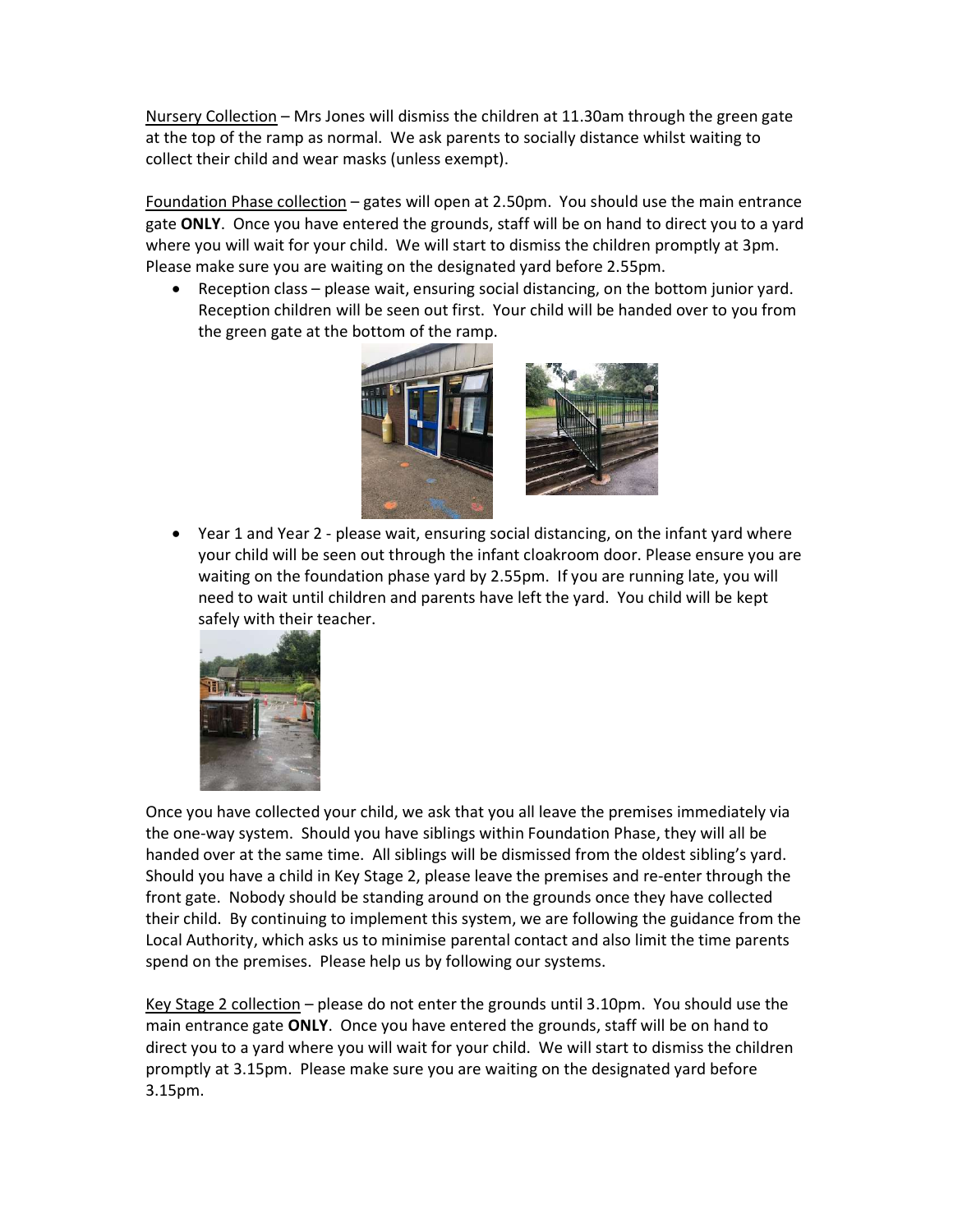Year 4, Year 5 and Year 6 – please wait, ensuring social distancing, on the bottom and top junior yards. Your child will be handed over to you from the Year 5 classroom door. Year 5 children will be dismissed first, followed by Year 4 and then Year 6.



 Year 3 - please wait, ensuring social distancing, on the foundation phase yard. Children will be handed over to you from the foundation phase door.



Should you have siblings within Key Stage 2, they will all be handed over at the same time. All siblings will be dismissed from the oldest sibling's yard. Once you have collected your child, we ask that you all leave the premises immediately via the one-way system. Nobody should be standing around on the grounds once they have collected their child.

This system has not changed and we very much appreciate your patience and understanding whilst we continue to operate in this way. We are trying our very best to keep everybody safe. Please bear this in mind when collecting your children. Staff will be on hand to help and guide you to the correct yard. If it rains, bring your wellies!!!!!  $\odot$ 

### Changes to Self Isolation

### What if my child tests positive?

According to the latest guidance, if your child has a positive lateral flow test result or a PCR, they will need to isolate for 7 full days, from the day their symptoms started or the day of the test if they have no symptoms.

On day 6 and 7, they must have a negative lateral flow test result, to return to school on day 8. If the lateral flow is still positive on day 6 and 7, they can return to school after 10 full days.